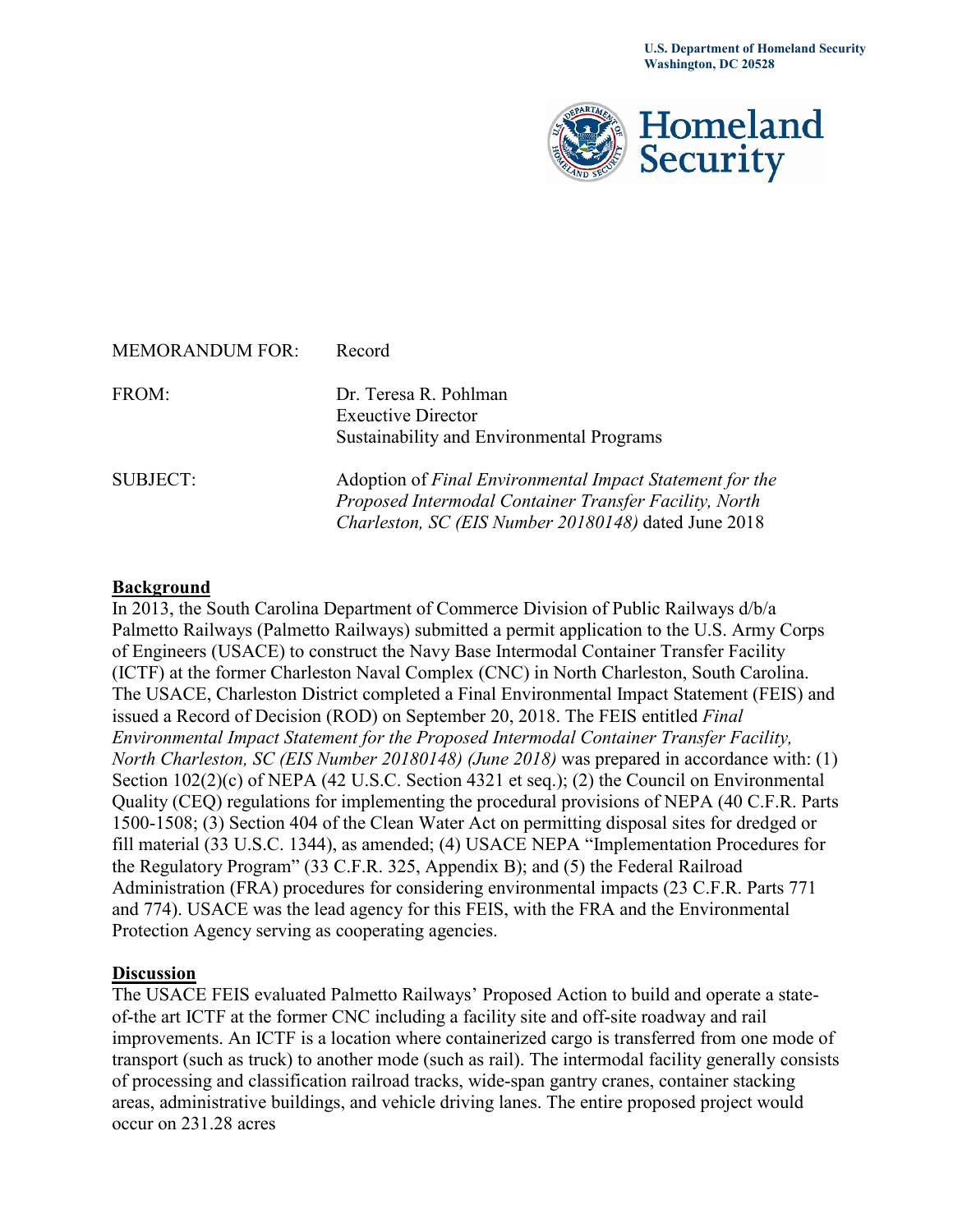DHS Adoption of EIS Number 20180148 Page 2

Alternative 1 (Proposed Action/Preferred Alternative) includes, but is not limited to, processing and classification railroad tracks, wide-span gantry cranes, container stacking areas, administrative buildings, and vehicle driving lanes. The off-site infrastructure improvements include building: (1) a private drayage road approximately 1 mile long connecting the ICTF to the Hugh K. Leatherman Sr. Terminal (HLT) that would require a right of way easement across land under the jurisdiction and control of DHS; (2) rail improvements to the north and south of the ICTF; and (3) several roadway improvements and modifications, including the construction of a new overpass. Figure ES-1 in the EIS identifies specific details of the Preferred Alternative. Operations would take place 24 hours a day, 7 days a week.

Chapter 2 of the FEIS includes a detailed discussion of the Proposed Action (Preferred Alternative), the No Action Alternative, and six other action alternatives representing various siting locations. Variations of the alternatives are primarily based on differing arrival/departure track alignments. The FEIS also discusses alternatives that were considered but dismissed.

The alternatives analyzed in the FEIS adequately address the wide range of resource considerations in compliance with NEPA and were assessed using a robust set of screening criteria. The selection of the Preferred Alternative by the USACE, based upon the analysis in the FEIS, provided a decision that was responsive to all substantive resource issues identified both internally and through public and interagency participation for the project.

## **Decision**

DHS has conducted an independent review and determined that the FEIS was prepared in a manner that complies with all requirements of NEPA and all related policies of the Department of Homeland Security (DHS) for the preparation of NEPA documents including DHS Directive 023-01, Revision 01 and Instruction Manual 023-01-001-01, Revision 01, *Implementation of the National Environmental Policy Act*. In accordance with 40 CFR Part 1506.3 and DHS Instruction 023-01-001 Revision 01, DHS had determined all portions of the DHS action, including evaluation and consideration of the environmental impacts associated with granting of easement(s) to facilitate the Proposed Action, are appropriately evaluated within the FEIS.

With this memo, DHS formally adopts the 2018 USACE FEIS. Since DHS was not a cooperating agency on the FEIS, the FEIS must be recirculated as provided for by 40 C.F.R. Part 1506.3. DHS will notify the U.S. Environmental Protection Agency of its intent to adopt the FEIS and EPA will publish a notice in the Federal Register. The FEIS is available at [http://palmettorailways.com/intermodal/eis/.](http://palmettorailways.com/intermodal/eis/)

DHS intends to issue a Record of Decision to facilitate decisions affecting DHS or Componentmanaged property within the former CNC. Additional environmental analysis will be conducted, as needed, for any future proposed actions affecting DHS or Component-managed property within the former CNC that are not covered by the FEIS.